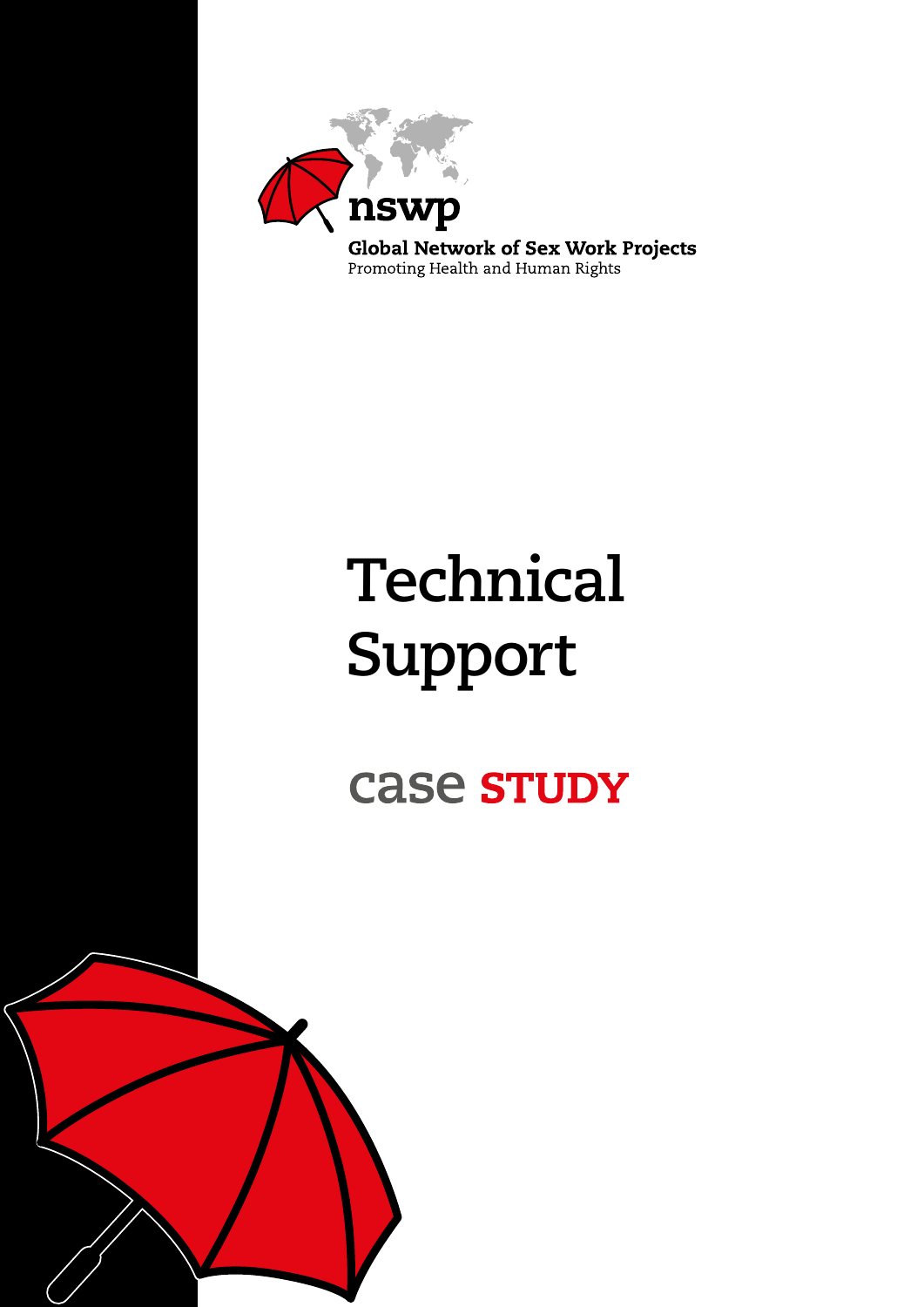# **Technical Support**

## **Case STUDY**



## **Introduction**

Globally, sex workers and sex workers' rights organisations experience a variety of challenges.

Individual female, male and transgender sex workers routinely experience human rights violations. They face punitive laws, policies and practices and experience stigma, discrimination and violence from multiple actors. As a result, sex workers often lack access to appropriate, quality services and are not protected by the law.

Sex worker-led organisations and networks also face multiple challenges. They often operate in hostile environments and encounter challenges registering as organisations. They are frequently disrespected and marginalised by civil society, government and other stakeholders and face challenges accessing both financial and technical support, particularly for organisational capacity-building.

NSWP advocates that community empowerment – through strengthening the capacity of sex worker-led organisations and networks – is the most effective way to ensure that sex workers' human rights are respected, protected and fulfilled.

Regional networks are pivotal members of NSWP. NSWP works with regional networks to enable them to support national networks and local organisations. NSWP's 2016–2020 strategic plan identified enhancing the capacity of regional sex worker-led networks and emerging leaders as one of three core strategies of its work.

NSWP provides technical support to regional sex worker networks in line with the needs identified by each regional network. This is supported by funding from Bridging the Gaps, the Robert Carr Fund and the Global Fund. This includes face-to-face technical support around organisational development to the [Asia Pacific Network of Sex](https://apnsw.info/)  [Workers](https://apnsw.info/) (APNSW), the [African Sex Workers](http://aswaalliance.org/)  [Alliance](http://aswaalliance.org/) (ASWA), and the [Sex Workers' Rights](http://www.swannet.org/)  [Advocacy Network for Central and Eastern](http://www.swannet.org/)  [Europe and Central Asia](http://www.swannet.org/) (SWAN), in addition to virtual technical support provided to other regional networks.

This case study focuses on the technical support provided to regional sex worker-led networks from 2016, focusing on APNSW, ASWA and SWAN. It explores:

- The impact of technical support provided by NSWP over a number of years.
- Regional networks' perceptions of the impact of the technical support provided to members in their region.
- National organisations' and networks' perception of the impact of technical support provided by the regional networks.

#### **NSWP**

NSWP is a global network of sex worker-led organisations with over 265 members in 80 countries. It exists to uphold the voice of sex workers globally, and connect regional networks advocating for the rights of female, male and transgender sex workers. It advocates for rights-based health and social services, freedom from abuse and discrimination, and self-determination for sex workers.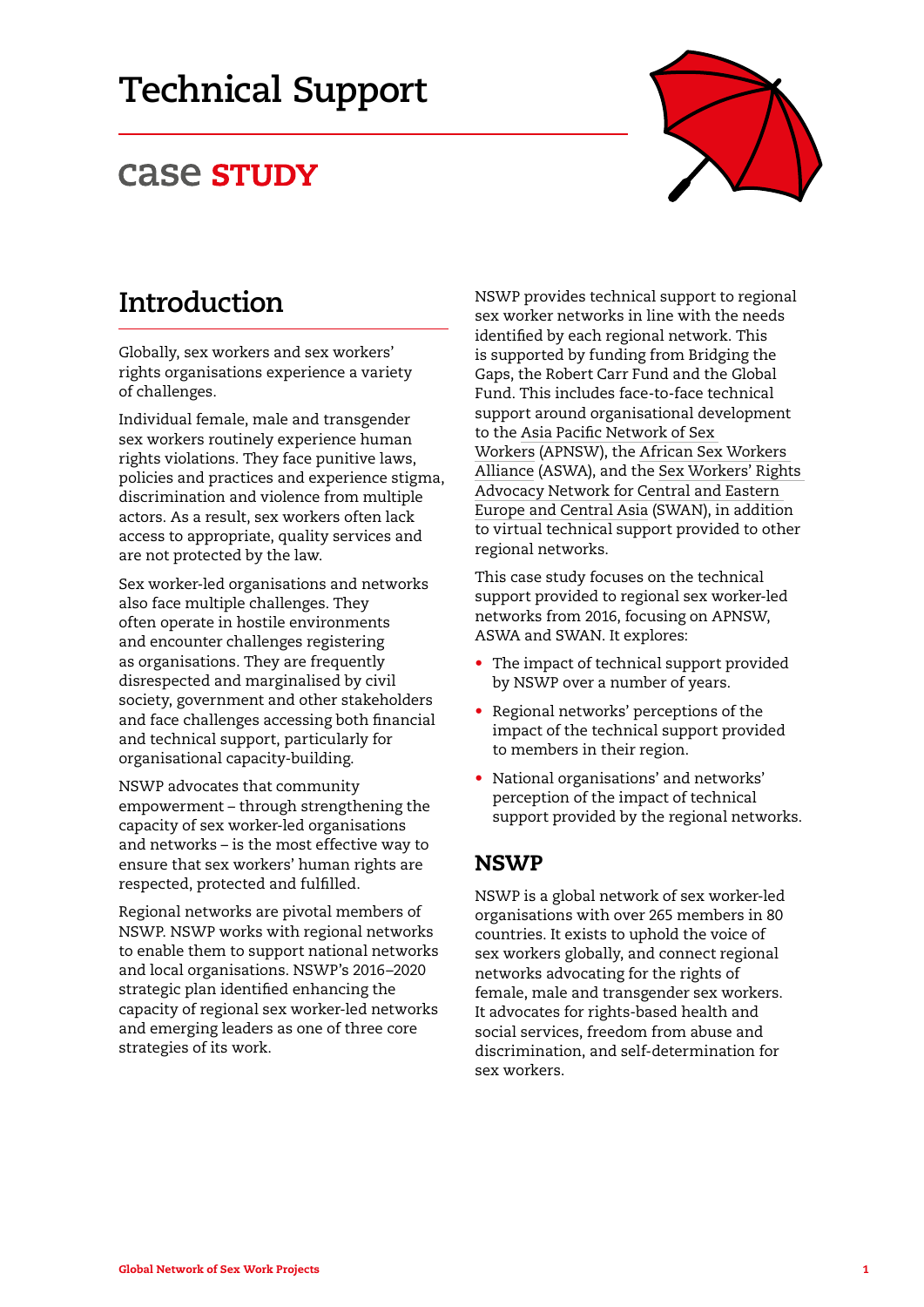All NSWP members endorse the NSWP [Consensus Statement on Sex Work, Human](https://www.nswp.org/resource/nswp-consensus-statement-sex-work-human-rights-and-the-law)  [Rights and the Law](https://www.nswp.org/resource/nswp-consensus-statement-sex-work-human-rights-and-the-law) and confirm their commitment to three core values:

- Acceptance of sex work as work.
- Opposition to all forms of criminalisation and other legal oppression of sex work (including sex workers, clients, third parties<sup>1</sup>, families, partners, and friends).
- Supporting self-organisation and selfdetermination of sex workers.

The Global Secretariat is responsible for implementation of the [NSWP Strategic](https://www.nswp.org/resource/nswp-strategic-plan-2016-2020)  [Plan](https://www.nswp.org/resource/nswp-strategic-plan-2016-2020) and the day-to-day running of the organisation. The Global Coordinator, under the direction of the Board of Directors, leads the Secretariat. The Board includes sex workers from all five regions and is elected by and accountable to the sex worker-led member organisations.

The majority of NSWP staff and consultants are sex workers, and priority is given to suitably qualified applicants who have sex work experience in the recruitment process. NSWP does not require that all staff, consultants, or Board members publicly disclose their sex worker status. However, the Global Coordinator, President and Vice-President must be current or former sex workers who are prepared to speak publicly as sex workers.

The requirement that NSWP members support sex worker self-determination is interpreted as an obligation for NSWP and its members to take all practical steps to ensure that sex workers are meaningfully involved within member organisations and NSWP activities.

1 The term 'third parties' includes managers, brothel keepers, receptionists, maids, drivers, landlords, hotels who rent rooms to sex workers and anyone else who is seen as facilitating sex work.

## **Regional Networks and the Sex Worker Networks Consortium**

Independent regional networks were formed in Asia and the Pacific (1994), Europe (2004), Central and Europe and Central Asia (2006), Africa (2009), the Caribbean (2008), and Latin America (2013) respectively.

The regional networks have evolved over time and are at varying stages of organisational development. Throughout their evolution, NSWP has offered technical support on a range of issues identified by the regional networks.

In 2013, NSWP joined with regional networks to form the Sex Worker Networks Consortium (the Consortium), which has successfully applied for funding from the Robert Carr Fund and the Global Fund.

NSWP serves as the lead agency of the Consortium, partnering with: [Asia Pacific](https://apnsw.info/)  [Network of Sex Workers](https://apnsw.info/) (APNSW); [African](http://aswaalliance.org/)  [Sex Workers Alliance](http://aswaalliance.org/) (ASWA); Caribbean Sex Work Coalition (CSWC); [International](http://sexworkeurope.org/)  [Committee for the Rights of Sex Workers](http://sexworkeurope.org/)  [in Europe](http://sexworkeurope.org/) (ICRSE)<sup>2</sup> and Sex Workers' Rights [Advocacy Network for Central and Eastern](http://www.swannet.org/)  [Europe and Central Asia](http://www.swannet.org/) (SWAN); and [La](http://plaperts.nswp.org/)  [Plataforma LatinoAmérica de Personas que](http://plaperts.nswp.org/)  [EjeRcen el Trabajo Sexual](http://plaperts.nswp.org/) (PLAPERTS).

"The Consortium is sex worker-led, facilitating global and regional networks to connect and strengthen their own and their members' capacity to advocate for rightsaffirming policies and laws which underpin rights-based services."

*Ruth Morgan-Thomas, NSWP Global Coordinator*

Regional networks are meaningfully involved in the governance and operations of the Consortium, including the identification of common goals and priorities, allocation of funding across the Consortium, developing regional activities and budgets in line with regional priorities, and contributing to the collective monitoring, evaluation and learning framework.

<sup>2</sup> As of 2019 ICRSE decided to withdraw from the Consortium and support SWAN activities in Europe through collaboration rather than as formal members of the Consortium.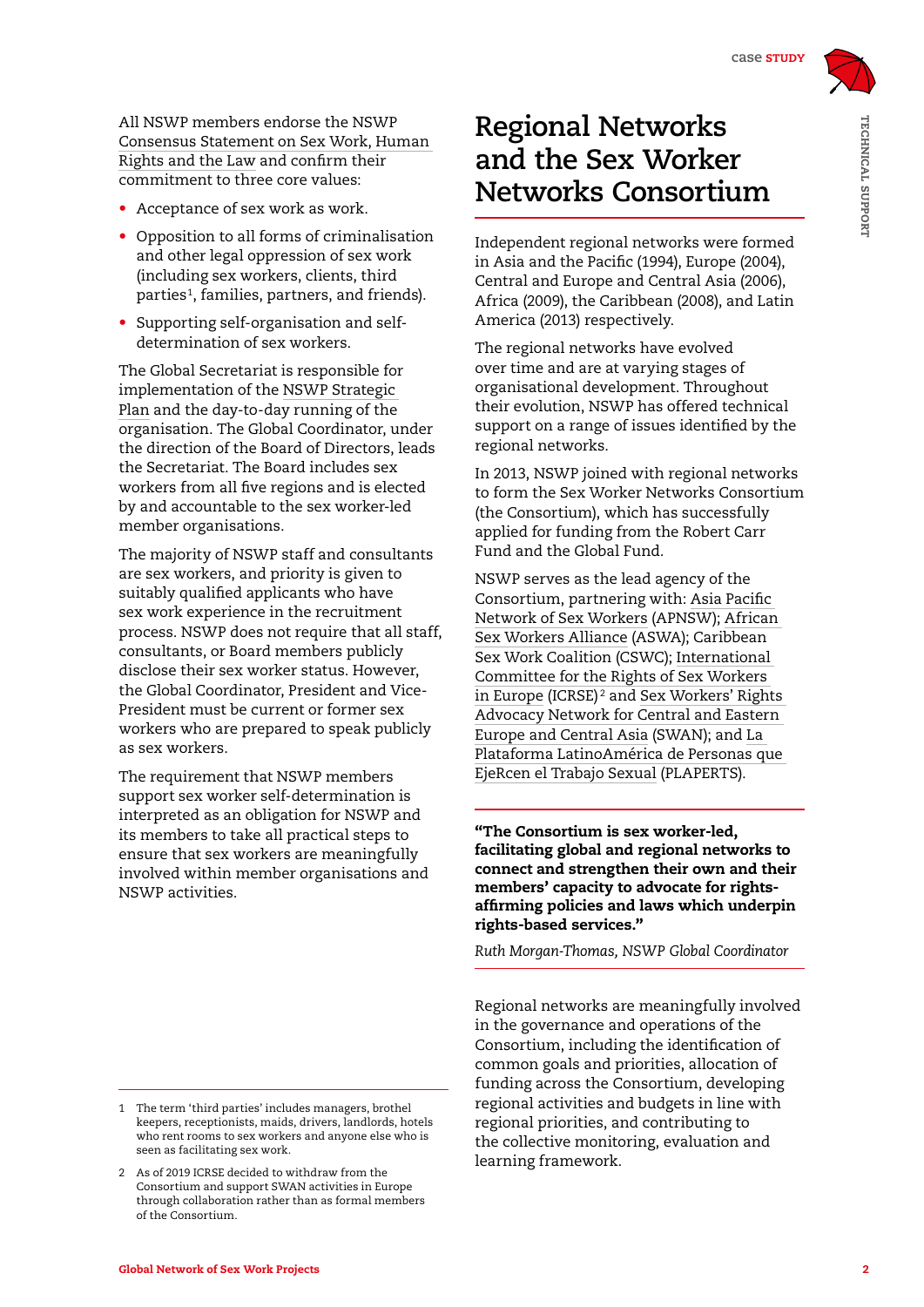

TECHNICAL SUPPORT

TECHNICAL SUPPORT

## **Background: Technical Support**

As a member of the Consortium, NSWP provides technical support to all regional networks relating to the implementation of Consortium programmes and donor requirements. This support focuses on financial management, work planning and programme management, and monitoring, evaluation and learning.

"It's a mix of making sure the regional networks get the technical support for what the Consortium needs them to do, and that we can also give them the technical support that they need and want to have.

There is an open line of communication… It's a continual process, so I provide virtual technical support throughout the year."

*Gillian Galbraith, NSWP Operations Manager*

NSWP staff also provide technical support to regional networks to strengthen their capacity to support national networks and organisations in the development and maintenance of accountable and transparent governance systems, policy development, organisational and project budgeting and financial management, human resource management, and in developing advocacy strategies.

"I think this model is realistic and sustainable. NSWP staff resources are limited, so we have to focus on a limited number of organisations … if regional networks have their capacity built, then they will be able to provide technical support to their member organisations at national and local level."

*Paul-Gilbert Colletaz, NSWP Programme Manager*



**SWIT training in Bangladesh**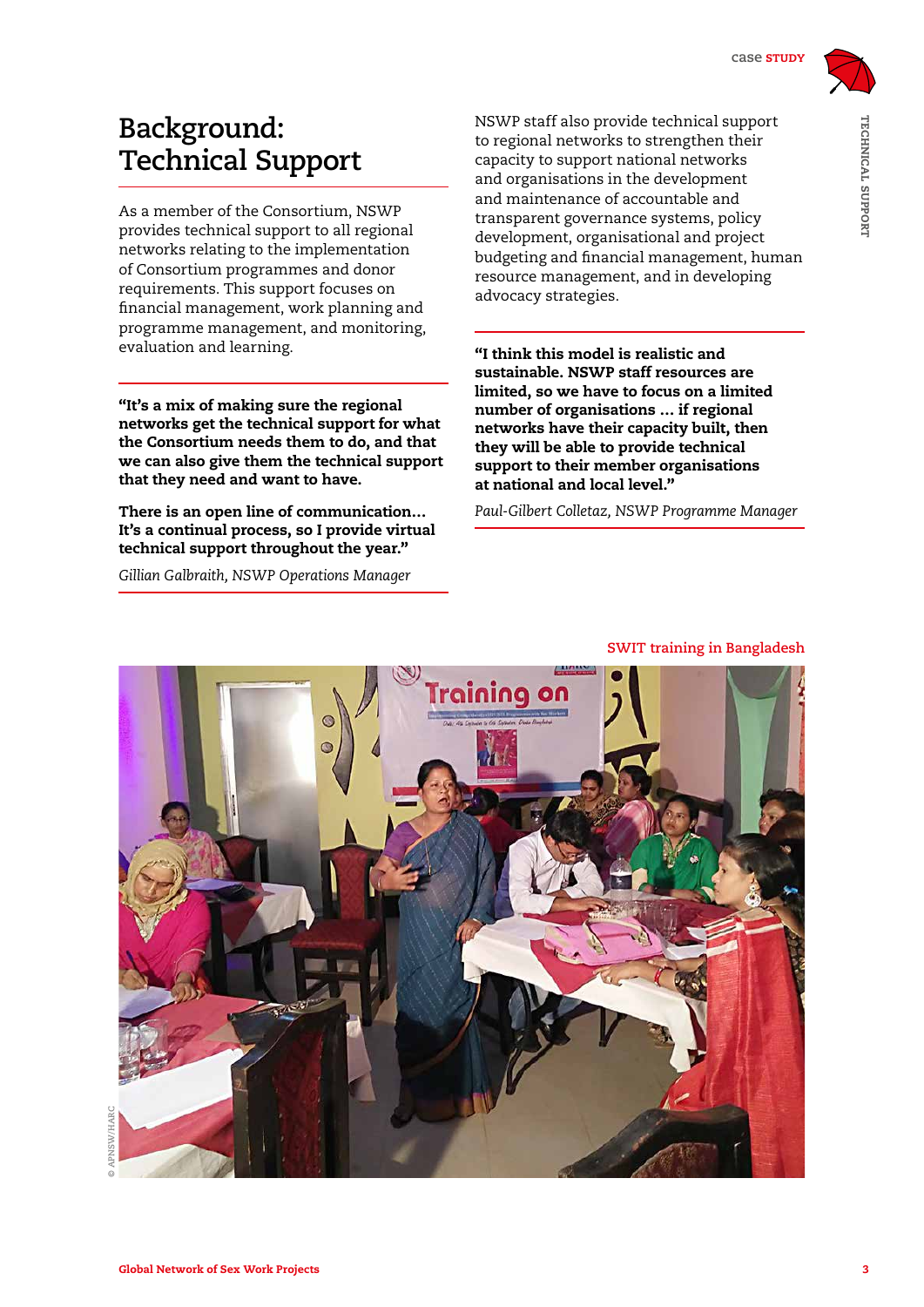- NSWP Global Coordinator provides technical support on governance, organisational development and budgeting, international policy guidelines and conflict resolution.
- **NSWP Operations Manager provides** technical support on human resource and financial management systems.
- NSWP Programme Manager provides technical support on programming, monitoring, evaluation and learning, and donor reporting.
- NSWP Senior Policy Officer provides technical support on international policy guidelines and governance and acts as a returning officer for some regional network elections.
- NSWP Senior Programme Officer provides technical support on engaging with national and regional processes related to the Global Fund to Fight AIDS, Malaria and Tuberculosis.

"We've received technical support in almost everything. It comes in different forms, like loads of phone calls about any number of subjects, as well as regular face to face meetings in Budapest to work with me as well as our board; Myself and our Operations Manager also went to Edinburgh to get support."

*Staša Plec´aš, SWAN Executive Director*

"We find that the technical support that NSWP provides to SWAA is always there, all the time;...they are always there... even when I have a call with a donor about difficulty with reporting, I always call the NSWP Programme Manager and have him guide us."

*Stella Kawira, ASWA Sex Worker Academy Africa (SWAA) Coordinator*

"We get support all the time from NSWP; for instance, when they bring all the regional coordinators…they work with us in terms of how we can go back and share that information in our regions; if there's anything that we don't understand, we can always go back and ask them; they are always building the capacity of the regional organisations."

*Miriam Edwards, CSWC Coordinator*

The technical support provided by NSWP is always rooted in NSWP's identity as a sex worker-led network supporting other sex worker-led networks and organisations.

"Although NSWP is a highly professional network, it is different in its professionalism. All of the materials produced by NSWP are meant for community to understand them. All of the programs that are run through or by NSWP are for sex workers, building their capacity and amplifying their voices…"

*Staša Plec´aš, SWAN Executive Director*

"I think that what is important is that it is by the community for the community. It is taken to that level whereby the community is in a better position to understand from their own level and that is the reason what makes it unique."

*Phelister Abdalla, Kenya Sex Workers Alliance (KESWA) National Coordinator*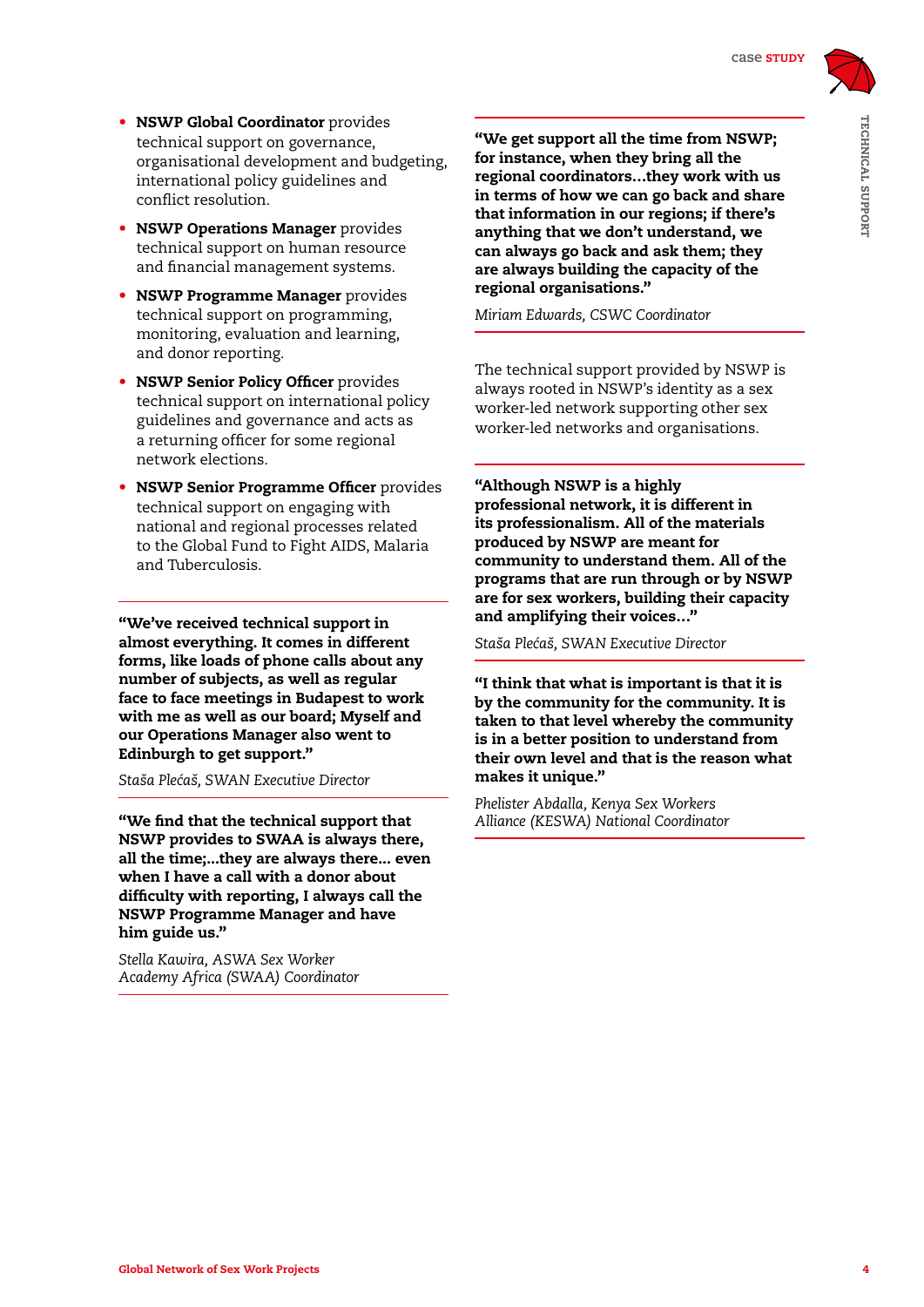# **Global to Regional**

The technical support provided by NSWP to regional networks varies in line with their needs and with their diverse challenges and contexts. The regional networks' needs have changed over time as their organisational development has evolved and economic and political landscapes have shifted. The diverse technical support provided to regional networks and its impact is described below.

## APNSW

In 2014 and 2015, technical support requested by APNSW focused on mentoring new leadership following the unexpected death of Regional Coordinator Andrew Hunter.

In 2014, NSWP in collaboration with other stakeholders supported APNSW's Co-Coordinators to negotiate with donors, address grant management issues and formalise APNSW's governance system, including a new membership structure and election processes.

"In 2013, in December, Andrew died; NSWP was crucial, without NSWP support, APNSW would be hard to sustain; there was no Coordinator, no funding, no documented systems in place. NSWP supported resource mobilisation and systems in place, along with UNAIDS regional office."

*KayThi Win, APNSW Regional Coordinator* 

In 2015, following the registration of APNSW in Thailand, NSWP in collaboration with other stakeholders supported the development of staff recruitment policies and protocols, including terms of reference, and assisted in establishing financial management systems. By early 2016, most organisational systems were in place.

NSWP continued to work with APNSW's Regional Coordinator and Management Committee to further strengthen organisational capacity around governance systems, developing funding proposal and organisational budgets, and work planning.

NSWP's Global Coordinator continues to provide technical support to both staff and the Management Committee, while the NSWP Senior Policy Officer continues to act as returning officer for APNSW Management Committee elections. NSWP's Operations Manager continues to provide support to the APNSW finance team by providing training for staff and on-going support around strengthening financial management systems.

"NSWP Operations Manager helped me a lot on how to do the organisational budget, and then how to calculate the percentage for each donor, how to manage and allocate funds to [different] donors …. I never knew about this system before."

*Nantaza Srisilrapanan, APNSW Finance Officer*

The NSWP Programme Manager provided support on understanding and implementing the Consortium monitoring and evaluation framework and supported the development of organisational indicators common to all APNSW programmes.

#### "I think APNSW is now documenting what they do consistently, rather than ad-hoc when a report is needed."

*Paul-Gilbert Colletaz, NSWP Programme Manager* 

With this support, APNSW has strengthened governance, financial management, and monitoring and evaluation systems, and has built strong alliances with other key population networks in the region (e.g. the [Asian Network of People who Use Drugs\)](http://www.anpud.org/). APNSW has mobilised additional resources from the UN Women Trust Fund to End Violence Against Women, Women's Fund Asia and VOICE to strengthen capacity among APNSW members.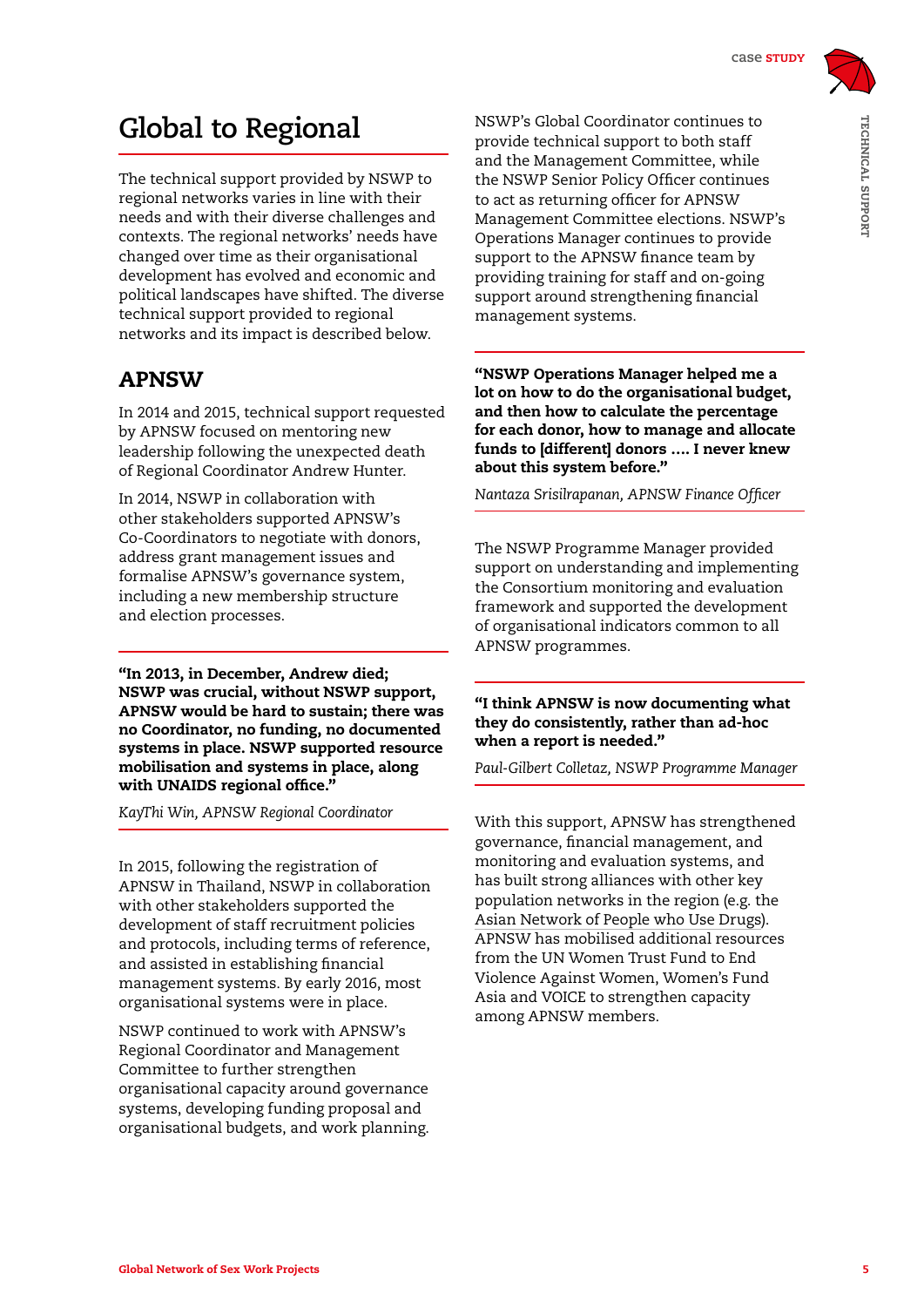

#### ASWA

ASWA has grown rapidly since it was formed in 2009, becoming an independent Pan-African sex worker-led movement with more than 100 member organisations in 30 African countries.

In 2012, NSWP mobilised resources for a Steering Committee meeting and independent consultants to support African sex workers in the development of a Strategic Plan that would lead to ASWA becoming an independent organisation. The NSWP Global Coordinator attended the Steering Committee meeting as a resource person and provided on-going technical support around establishing transparent and accountable governance and membership systems throughout the process of ASWA moving out of South Africa and becoming an independent organisation.

"…just being available to answer questions whenever they arise is one of the critical things in trying to support building a movement, you can't just schedule a weekly call, and people's questions will wait; you have to try to be available as the questions emerge".

*Ruth Morgan Thomas, NSWP Global Coordinator*

"A lot of our membership system is more or less designed on the NSWP one – so that has really helped a long way, in us trying to have codes of conduct for our members, having communications channels with our membership. From the technical support from NSWP, at least we've been able to understand how that works."

*Daughtie Ogutu, ASWA Executive Director*

NSWP also provided technical and financial support in 2013 for the development of the Sex Worker Academy Africa (SWAA), an ASWA initiative implemented by the Kenyan Sex Workers Alliance (KESWA) that launched in 2014. Due to the challenges of registering ASWA as a non-profit organisation in Kenya and the high management fees requested by external organisations, ASWA's Board agreed that KESWA would auspice funds for all ASWA's programmes funded through NSWP. The NSWP Global Coordinator continues to provide technical support to the SWAA through building capacity of the SWAA Faculty and Coordinator who implement the SWAA and working with them to ensure the curriculum responds to both their needs and those of the participants.

The NSWP Global Coordinator, Operations Manager and Programme Manager have also provided on-going technical support to KESWA on financial management and reporting, strengthening their capacity to implement and manage the SWAA and other Consortium programmes on behalf of ASWA.

In 2017 and 2018, ASWA experienced a number of challenges with both staff and Board members, including the resignation of the Executive Director and Chair. Some ASWA members expressed a loss of confidence during this period, feeling there was a strong need for increased accountability and geographic diversity among its leadership.

Throughout this difficult period NSWP continued to provide technical support to ASWA. In 2018, the ASWA Board requested technical support from NSWP to build their capacity to manage the leadership transition and secure resources to support this work.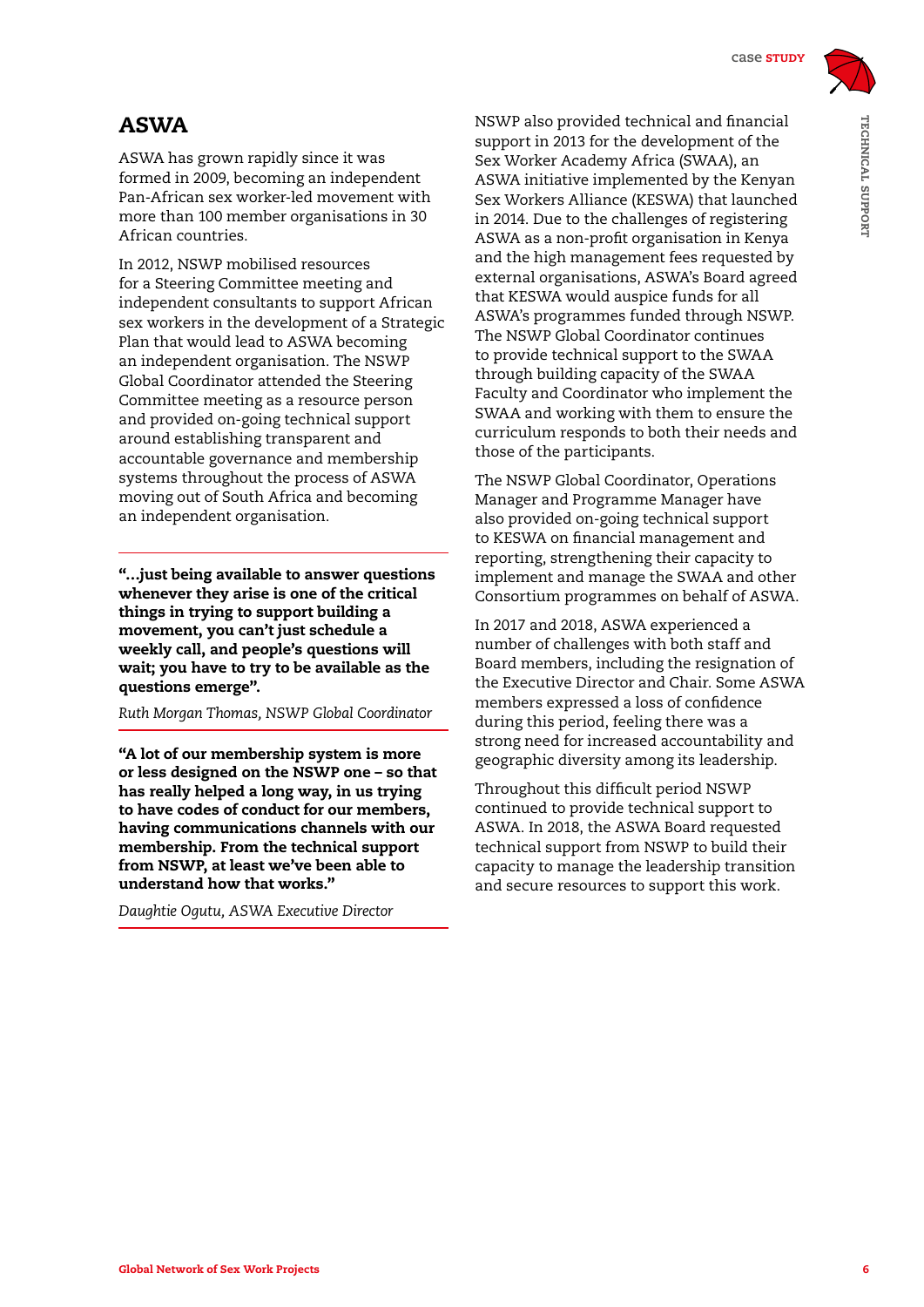"We decided to contact NSWP for advice and support in the real needs for change in the governance of ASWA. We needed constructive advice, especially regarding… the funding of ASWA, the search for donors… and the structure of ASWA, as well as more information on the structure of other regional networks. We needed support in explaining the situation to donors in order to resolve salary continuity and costs necessary for transition. This is the support we received from NSWP and this support continues until today."

*Modeste Mambo Amisi, ASWA Interim Caretaker Team and HODSAS Co-founder*

In 2018 ASWA obtained donor approval for the reprogramming of funds to hire local consultants to support ASWA in strengthening governance and responding to members' concerns. By October 2018, with support from the consultants, ASWA had established an Interim Caretaker Committee with 8 sex worker representatives from the 4 ASWA sub-regions to support the strengthening of ASWA's governance structure and fundraising capabilities.

NSWP will continue to provide technical support to the ASWA governing body and Secretariat as it goes through this leadership transition and takes on the management of the Sex Worker Academy Africa in 2019.

#### SWAN

SWAN faced many challenges in supporting the establishment of sex worker-led organisations in Central and Eastern Europe and Central Asia. This was due to the suppression of civil society under Soviet rule, which led to a lack of understanding and confidence in community-led organising, and a culture of hierarchical organisations and deference to 'experts'.

This unique context led SWAN to request technical support that focussed on the development of governance systems and organisational policies that would establish sex worker leadership and increase their accountability to the sex worker community.

"The most important bits were to establish how we would work and to firmly establish sex worker leadership within the organisation."

*Staša Plec´aš, SWAN Executive Director*

The NSWP Global Coordinator started providing technical support to the SWAN Management Committee and Secretariat in 2015 following a leadership transition in the SWAN Secretariat. Initial work focussed on developing organisational policies to support transparency and sex worker involvement and developing an organisational development manual. In 2016 and 2017, work focussed on the development of human resource and financial management manuals.

In 2017 and 2018 the NSWP Global Coordinator acted as a resource person in the development of SWAN's Strategic Plan and Monitoring and Evaluation Framework. Once completed, the NSWP Programme Manager worked with SWAN's Executive Director to review indicators and set up a monitoring and evaluation system.

SWAN adopted many of NSWP's financial and reporting templates and then adapted them for their own membership.

"We prepare sheets for national reporting. The same way NSWP would do for us. We do the same with our members. So we basically replicated the system adapting it to our context."

*Staša Plec´aš, SWAN Executive Director*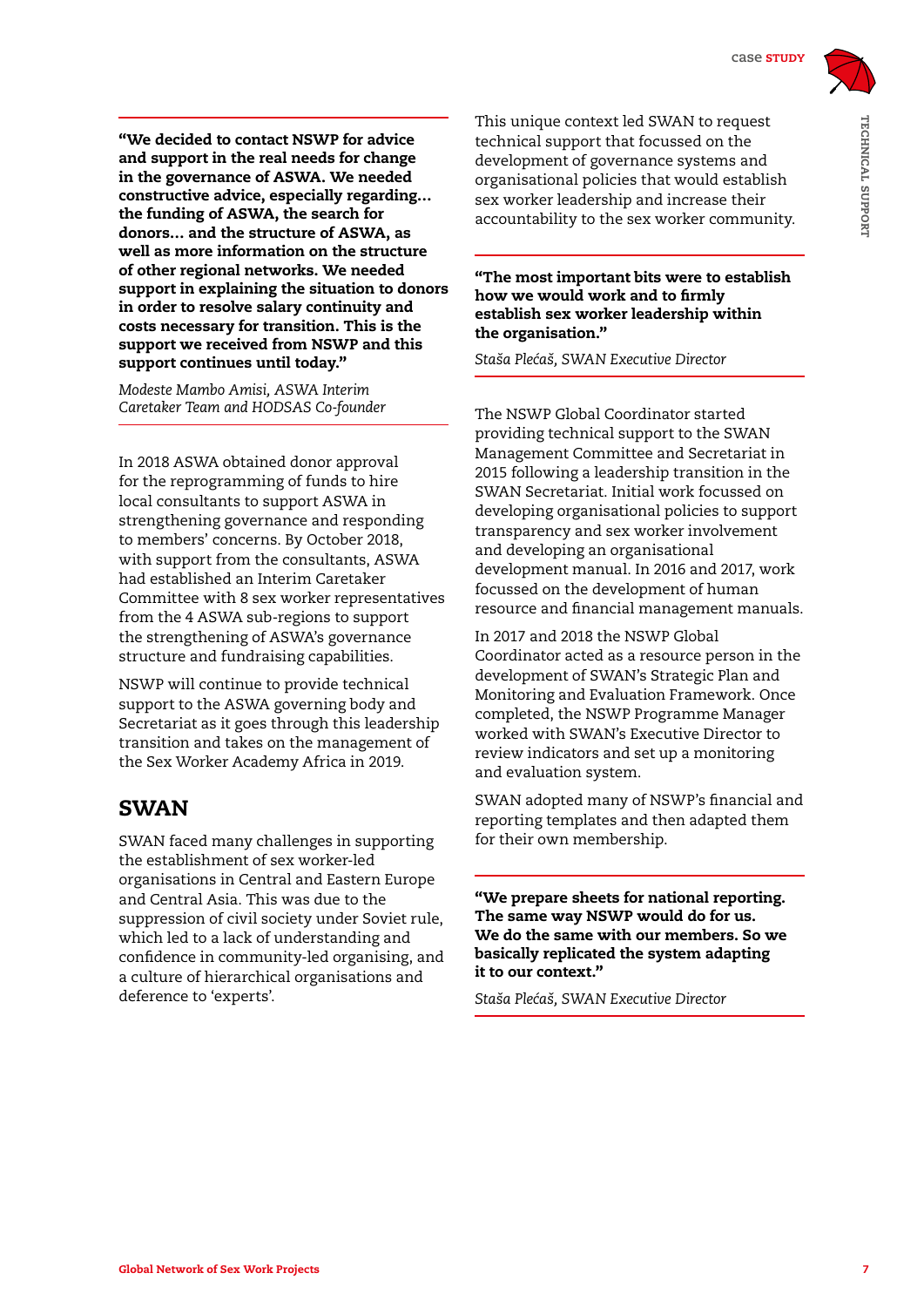

**SWIT training in Budapest**

SWAN increased the percentage of sex workers on their Management Committee, established policies to ensure sex workers represent SWAN at conferences and meetings, revised their recruitment policy to remove criteria that disadvantaged sex workers, and created tiered membership – where only sex worker-led organisations or organisations that meaningfully involve sex workers can vote.

In 2017, SWAN conducted an evaluation of this strategy. Members had noticed the changes and welcomed them. A higher percentage of sex worker-led organisations responded to their consultation than in previous years, indicating increased engagement from sex worker-led organisations.

"We have a completely different perspective of what community engagement means, and community leadership in a network… I don't think we would have gotten that on our own... I think it would have taken a very long time for us to understand certain processes that now seem easy and self-explanatory."

*Staša Plec´aš, SWAN Executive Director*

"The advantage of SWAN is that they never try to push us with their own ideas; they ask member organisations what kind of activities sex worker organisations would like to implement."

*Nataliia Isaieva, Legalife-Ukraine Director*

SWAN also identified technical support to national and local sex worker-led organisations as a priority in their Strategic Plan.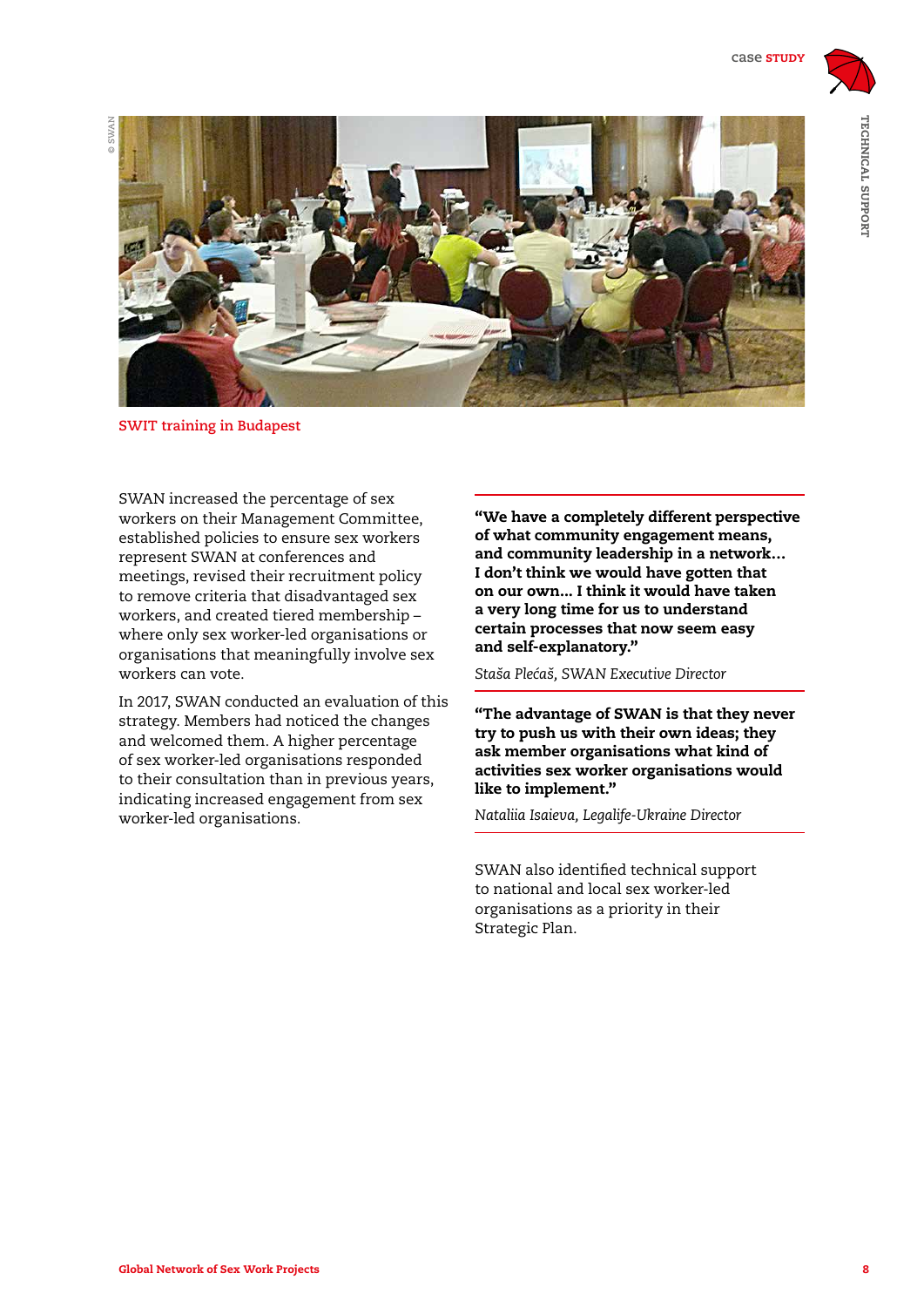#### ICRSE

In addition to receiving technical support relating to the Consortium programmes, ICRSE accessed support on governance and financial management issues from the NSWP Secretariat.

The ICRSE Coordinator reported that the accessibility of NSWP organisational policies and resources – and the support provided to adapt them – was valuable.

"NSWP has been quite useful with ICRSE to help us develop governance, so for example, we've been developing organisational manual... this is based on SWAN's organisation manual, which is based on NSWP. So we're basically recycling, instead of starting from scratch."

*Luca Stevenson, ICRSE Coordinator*

In 2011, ICRSE drew on NSWP's Strategic Plan in developing their own, and in 2014 adapted the NSWP membership voting criteria to hold the first regional election for the ICRSE Steering Committee. ICRSE has continued to use NSWP organisational policies and resources as the basis for developing their own systems, including the development of their finance manual in 2018. ICRSE reported that the technical support provided has supported greater transparency, and ensures that ICRSE is sustainable and accountable to the community.

ICRSE membership and funding has grown alongside its organisational development systems. Membership expanded from 57 organisational members to 98 in 31 countries between 2013 and 2018. ICRSE had no paid staff in 2013, but funding from the Red Umbrella Fund, Open Society Foundations and the Robert Carr Fund (through the Consortium) enabled them to recruit a parttime Coordinator and other staff in 2014 and 2015. While funding for sex worker-led organisations in Europe remains limited, on-going advocacy and organisational strengthening has increased donor confidence and created more opportunities to access funding.

#### PLAPERTS

In 2014, funding from the Robert Carr Fund through the Consortium enabled NSWP members in Latin America to form a regional network, bringing together sex worker leaders from four countries to discuss the strengths, weaknesses, opportunities and threats faced by sex worker-led organisations, and using this analysis to develop an advocacy plan.

In 2015, PLAPERTS initiated capacity-building programmes to strengthen sex workers' knowledge of, and engagement in advocating for the Sex Worker Implementation Tool (SWIT) and engagement in Global Fund national processes. The NSWP Secretariat provided technical support to PLAPERTS in implementing the Consortium programmes.



**SWIT training in Cancun**

**© PLAPERTS**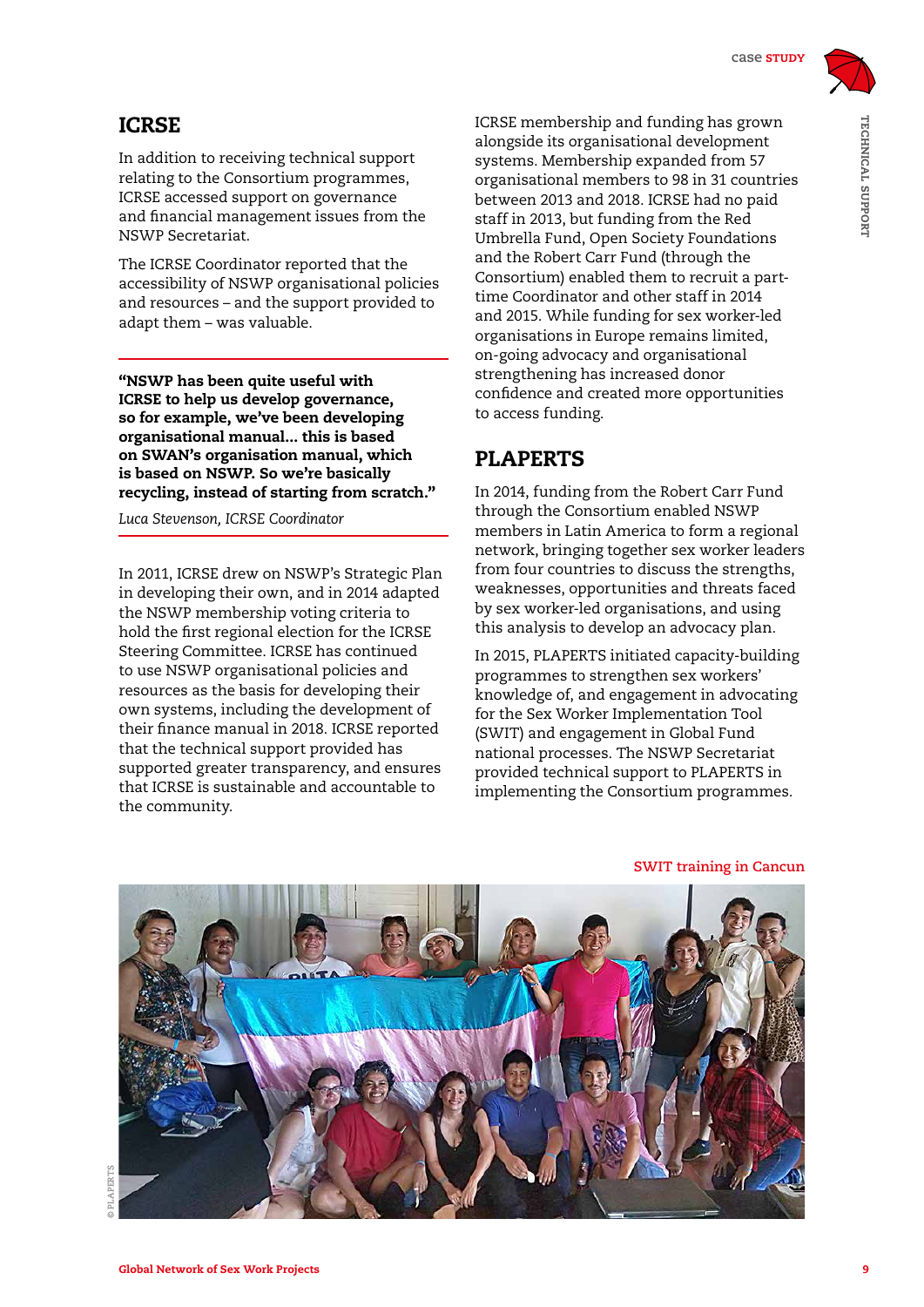"The technical support... it has done enormous good in terms of us understanding how things work. And that has made it so that we can participate, for example in Ecuador, in the country dialogue, the national strategy plan."

*Karina Bravo, PLAPERTS Regional Coordinator*

The NSWP Global Coordinator has also provided technical support around organisational development and conflict resolution, but there remains a significant need for capacity-building around budgeting and proposal writing, and financial and narrative reporting.

"When it comes to working with [budget and workplan] templates, how to design programmes, I think there is a lot more for me to learn, I think that we need more technical support, because... I have many ideas... but when it comes to putting these ideas on paper, I get lost."

*Karina Bravo, PLAPERTS Regional Coordinator*

Through implementing the Consortium programmes PLAPERTS has expanded its membership from 4 to 9 countries across Latin America.

### **CSWC**

Since 2014, the NSWP Operations Manager has provided training and on-going technical support to the CWSC Finance Officer, focusing on building the organisation's capacity around budgeting and financial management related to the Consortium programmes. CSWC has also implemented capacity-building programmes to strengthen sex workers' knowledge of and engagement in advocating for the Sex Worker Implementation Tool (SWIT), and engagement in Global Fund national processes. They have received technical support and capacitybuilding around proposal writing, project management and reporting as a member of the Consortium.

As a result, CSWC is better able to manage funding and carry out programmes.

"We are better able to manage the Consortium programme. Due to regular capacity-building from Gillian, we are better able to manage our funds and give national organisations funds. Our staff, rather than facilitators, train people on the SWIT and other work we do through NSWP."

*Miriam Edwards, CSWC Coordinator*

At a regional level, CSWC has used the learning to train policymakers and healthcare providers on the SWIT. In 2018, through the Pan Caribbean Partnership against HIV/AIDS (PANCAP) regional funding request to the Global Fund for 2019, CSWC was identified to provide training to healthcare providers on the SWIT.

Technical support provided to CSWC by NSWP has also increased their ability to build the capacity of national organisations, including providing technical support to members in Guyana, Jamaica, Suriname and Trinidad, as well as virtual technical support throughout the region. The SWIT capacity-building has enabled members to independently access funds and provide their own national workshops on the SWIT.

CSWC provides technical support to members on organisational strengthening, managing funds and writing proposals. CSWC helped sex workers in Suriname start their own organisation, SUCOS, and helped strengthen organisations in Trinidad and Jamaica. As a result, sex workers in Trinidad were able to reform an inactive organisation, and the Jamaican SW Coalition was able to successfully apply for funding from the Red Umbrella Fund.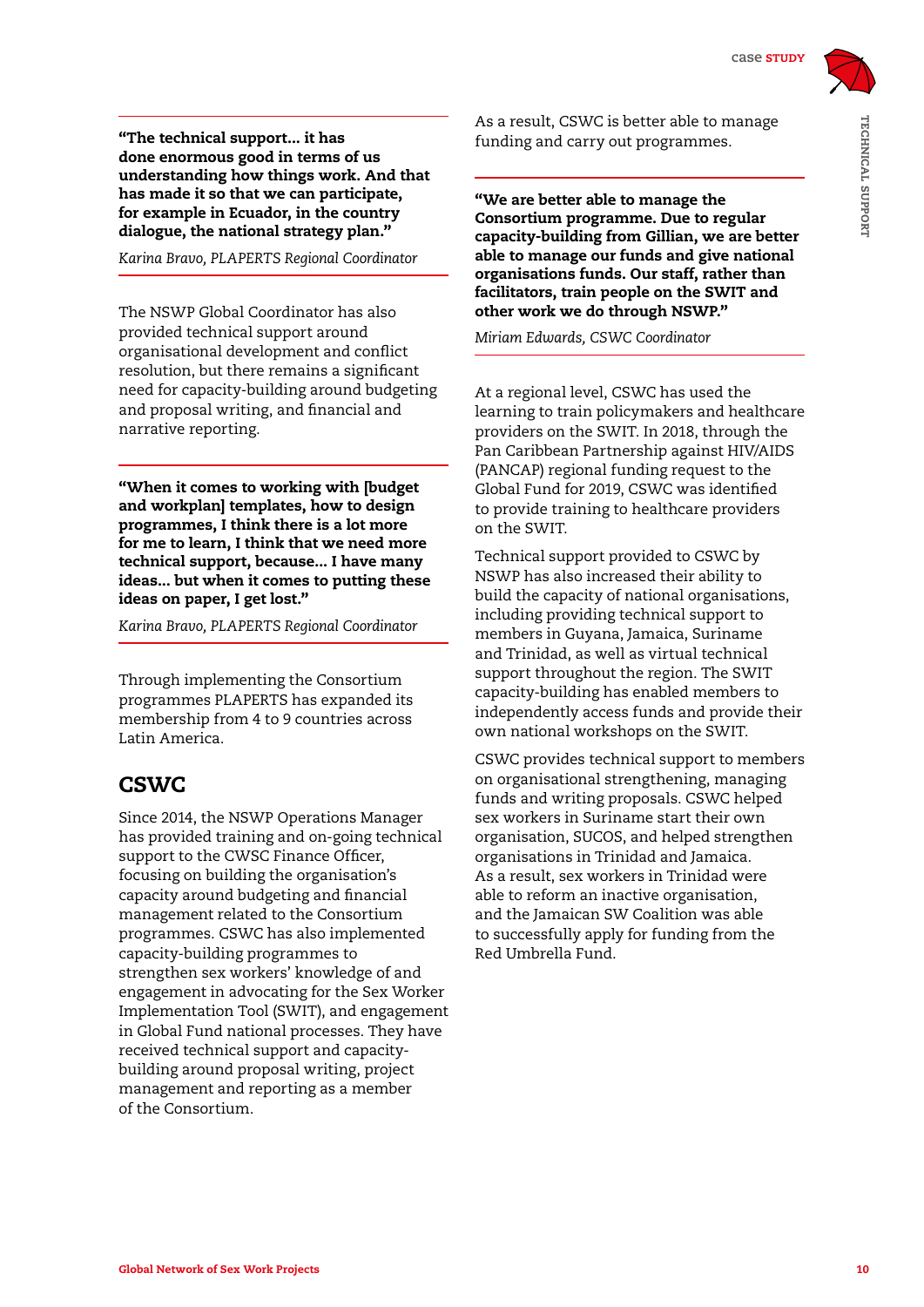# **Global to Regional to National**

All the regional networks reported that they were better able to serve their members and implement larger scale programmes after receiving technical support from NSWP.

In 2016 and 2017, the regional networks organised 14 regional workshops on both the SWIT and the Global Fund. They were attended by 232 sex worker leaders from over 115 organisations across 49 countries. Following the regional workshops, 1,721 sex workers from 121 sex worker-led organisations across 55 countries participated in national SWIT and Global Fund capacitybuilding activities supported by the regional networks and national community experts trained at regional workshops.

Technical support provided by NSWP also increased regional networks' capacity to provide technical support to their own members as identified in their strategic plans. Regional networks provided technical support to 63 national or local organisations in 2017.

## KESWA, Kenya

KESWA was founded in 2010. Since 2013, NSWP has provided technical support to KESWA, as ASWA's fiscal agent and implementing partner for the SWAA.

"I think the kind of support that NSWP comes in to bring, it's a very intense technical support. Technical support to build leaders …showing us on how to make budgets and workplans, not only for the Academy but also helping us with the entire organisation plans and giving us an example of how they do theirs and how we can do ours; financial support …how to use the spreadsheet: how to have a spreadsheet that has all the funding coming in from different donors and how those fundings can be well documented."

*Phelister Abdalla, KESWA National Coordinator* 

Due to the support KESWA received from NSWP, KESWA has developed strong financial and programme management structures. This, as well as KESWA's experience in managing the SWAA, has allowed KESWA to access new funding sources.

"When NSWP started helping us put those structures in place, we started attracting funders from outside. Where the funders were in a better position to see the kind of reports that we do; how we started attracting other funding beyond the funding that we had. It was easier for us to report to other funders, since we had an experience of reporting and being trained on how to do financial reports."

*Phelister Abdalla, KESWA National Coordinator* 

## TASWA, Tanzania

The sex workers from Tanzania who attended the Academy in September 2014 came together to form TASWA. TASWA then supported the development of five sex worker organisations in Tanzania, including Warembo Forum. Warembo Forum joined ASWA in 2016 and attended the SWAA in July 2017.

Sophia Jonas, of TASWA and Warembo Forum, describe the positive impacts of attending the SWAA and receiving technical support from ASWA, including: an increased understanding of organisational management and resource mobilisation; empowerment; and effective advocacy, including through art.

"…the steps of advocacy, and how to package the messages with regards to the audience that you are targeting; it's one of the components that we learned from the Academy; the issue of advocacy was very very critical and important."

*Sophia Jonas, TASWA*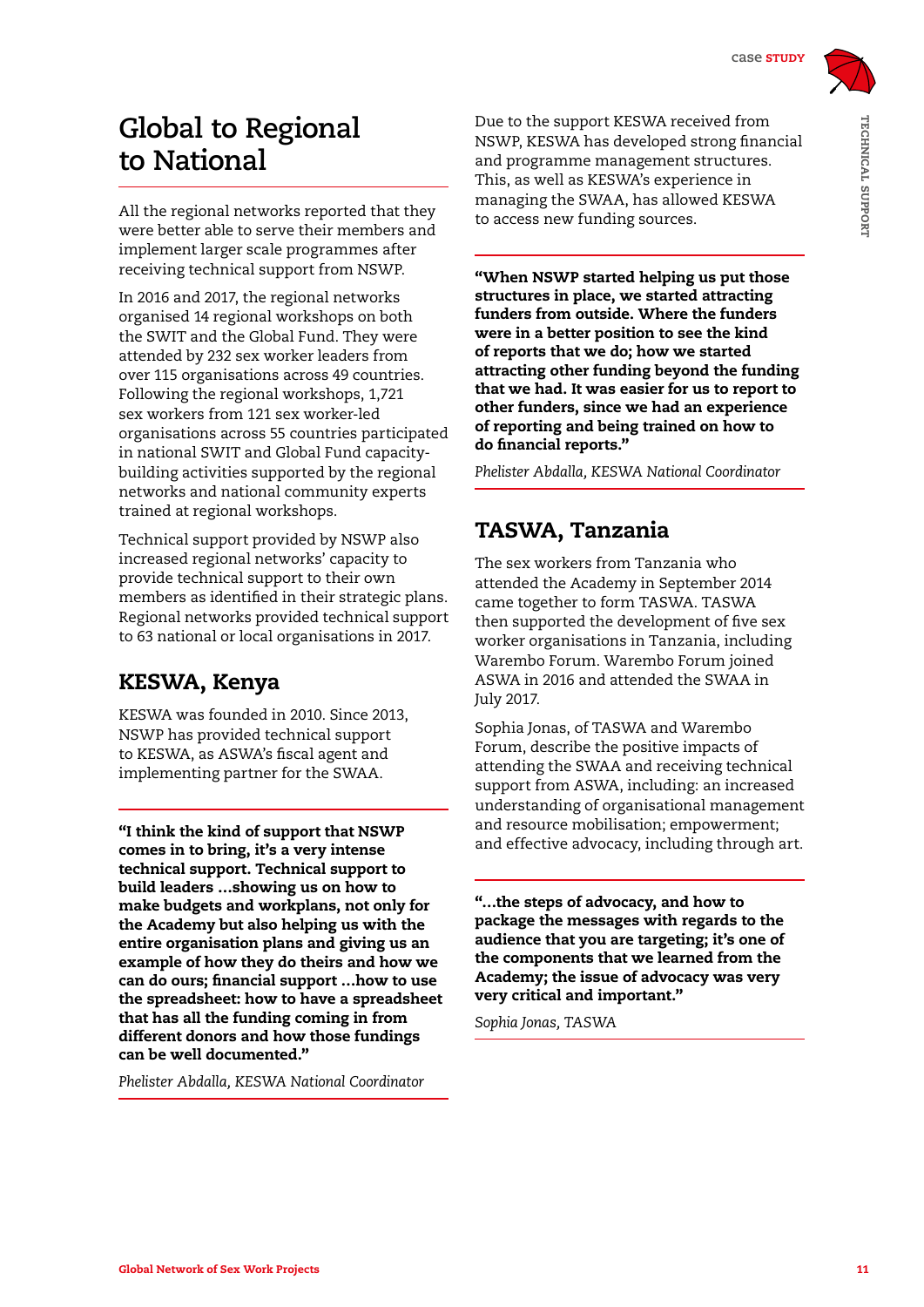

**Participants at the 3rd SWAA in 2017**

During the 2017 SWAA, the Tanzanian team developed an advocacy plan focused on the Global Fund and succeeded in getting funds for a hotline for sex workers. TASWA also successfully advocated for inclusion of rights-based sex worker programming in the national funding request submitted in 2018.

In addition to the SWAA, Sophia Jonas highlighted emerging issues (e.g. police violence) around which members could benefit from additional technical support from ASWA, including in-country support and regional convenings.

### AMA, Myanmar

AMA was founded in 2009 and has become an [internationally recognised,](https://hivgaps.org/stories-of-change/track-record-case-myanmar/) strong, sustainable national movement of nearly 4,000 members across Myanmar.

"Today we're one of the most coordinated and capable organizations in the country as well as in the region simply because of APNSW."

*Khaing Shwe Wah, AMA Senior Program Support Officer*

AMA receives extensive technical support from APNSW and receives funding to implement programmes as a national partner on regional programmes led by APNSW.

As a regional network, APNSW is able to access funding to support national work that national sex worker-led organisations – especially emerging organisations – cannot access. While AMA has diverse funding sources, half of AMA's grants have resulted from partnership with APNSW. For example, as a national partner for a programme funded by the UN Trust Fund to End Violence against Women, APNSW launched comprehensive anti-violence programming, which AMA was able to sustain and further expand with support from other donors.

#### "This project has lots of impact among sex worker communities in Myanmar… This project breaks the silence in Myanmar on violation of sex workers' rights."

*Khaing Shwe Wah, AMA Senior Program Support Officer*

Recently, AMA has received technical support from APNSW on monitoring and evaluation, strategic planning, budgeting, programme and leadership development, proposal writing and identifying and soliciting grants. APNSW also supported AMA in updating their financial and human resource manuals.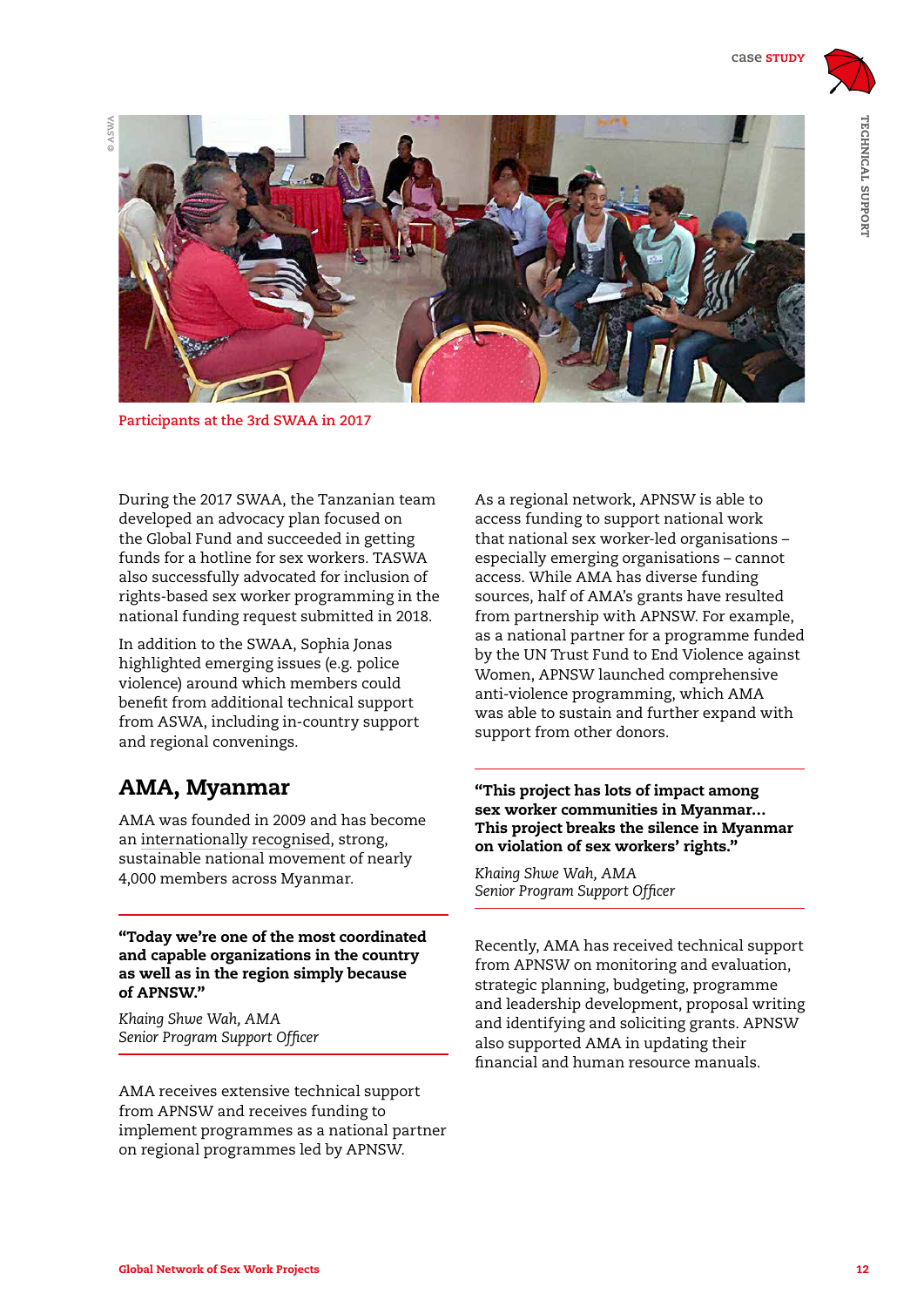OPSI was formed and became a member of APNSW in 2009. Technical support from APNSW has increased over time.

OPSI has participated in regional workshops and capacity-building activities including on the SWIT and the Global Fund. In 2018, OPSI was one of four countries to pilot the evaluation of the SWIT roll-out at a national level, with technical support provided by APNSW and NSWP. The evaluation involved interviews with a variety of government, donor, and UN agency stakeholders. As a result of these interviews, UNDP requested training from APNSW and OPSI on community empowerment and violence against sex workers.

As a result of the technical support provided, OPSI's credibility and visibility have increased; they have been able to access more resources and have strengthened relationships with national and international NGOs, and have advanced meaningful sex worker involvement by advocating for implementation of the SWIT. In 2018, OPSI was contracted as a technical assistance provider for outreach to female sex workers for Global Fund supported programmes.

"Becoming a member of a…sex worker network…is benefitting OPSI because then OPSI feels [we] have…a better connection now to the donors, because previously there were no relationships to any donors. By having activities or exposure to APNSW and NSWP, we now know more donors, and donors now know OPSI."

*Liana Andriyana, OPSI National Coordinator*

OPSI identified the need for more technical support around organisational development in order to better compete with other non-governmental organisations and meet requirements for government and international funding. In particular, OPSI would appreciate support to develop their membership, governance and management systems.

## Legalife-Ukraine, Ukraine

Legalife-Ukraine has received technical support as a national partner in the Consortium programmes on engagement with the Global Fund national processes and on the SWIT. Having received technical support on the Global Fund and SWIT, Legalife-Ukraine have been able to conduct their own workshops adapting the materials provided by NSWP and SWAN. NSWP also provided technical support in developing and implementing the process to elect the sex worker representative for the Country Coordinating Mechanism (CCM) in Ukraine.

In addition, Legalife-Ukraine received technical support from both SWAN and NSWP in an attempt to resolve conflict with another organisation in Ukraine, unfortunately without success.

Like many of the regional networks, Legalife-Ukraine has adapted NSWP membership and governance systems for their national network. Due to the support received, Legalife-Ukraine has been able to rapidly grow their membership, partnerships and support base.

"As a result of technical support we have received from both SWAN and NSWP, we are able to grow our membership quite rapidly; we also expanded our partnerships quite rapidly, and one of the most crucial outcomes was gaining support of All Ukrainian Network of People Living with HIV."

*Nataliia Isaieva, Legalife-Ukraine Director*

#### **Participants at Global Fund meeting in Cambodia 2017**

**© NSWP**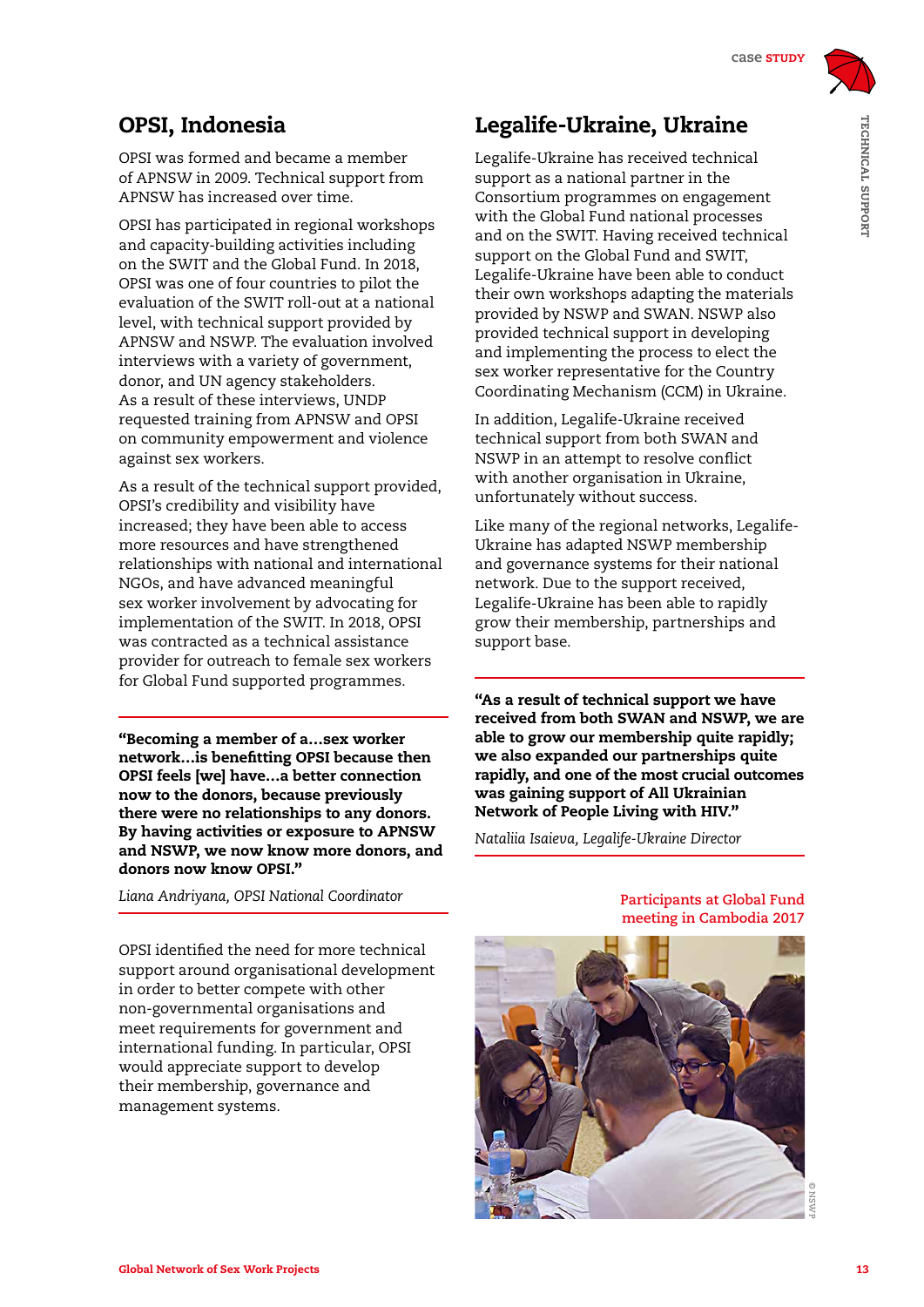## Tais Plus, Kyrgyzstan

SWAN has provided Tais Plus with technical support and capacity-building around documenting human rights abuses, as well as the SWIT and engaging with national Global Fund processes. Following the training on documenting human rights abuses, Tais Plus successfully sought funding to document human rights abuses in Kyrgyzstan and now co-facilitates SWAN training on human rights documentation.

Tais Plus identified written materials in Russian as one of the most important elements of technical support provided by SWAN and NSWP. As one of the national partners in the Consortium Global Fund programme, Tais Plus was able to utilise the written resources prepared by the NSWP Senior Programme Officer and share them with other key population organisations in their country.

Tais Plus noted that SWAN was no longer able to organise large regional events, seminars and trainings, but recognised that funding was shrinking in the EECA region.

#### "funding is decreased, not just for us but for regional networks as well."

*Shahnaz Islamova, Tais Plus Director*

### Asociación Tumbes, Peru

Asociación Tumbes, an emerging organisation on the Peru-Ecuador border, participated in a PLAPERTS regional workshop on the Global Fund. They have also received ongoing inperson and virtual technical support from PLAPERTS, including on resolving internal conflict between migrant and local sex workers.

Through attending PLAPERTS meetings and ongoing technical support, the organisation has "learned a lot from the movement in Ecuador". Despite low capacity and a lack of funding, Asociación Tumbes has been able to continue due to support from the PLAPERTS network, whose members "are always in contact".

"Support from PLAPERTS has given us bravery and courage to continue forward. Because of PLAPERTS, we are not alone, we are many."

*Janneth Flores, Asociación Tumbes*

# **Conclusion**

"NSWP is supporting the member organisations in line with the NSWP strategic plan. In the regional network, we have our own strategy plan, and also the country, our members have their own strategy plan; So we all, global to regional to country level, we are supporting each other. When we develop the regional strategy plan, we also look to what is the NSWP global strategy plan and how we can do it together to bring the goal."

*KayThi Win, APNSW Regional Coordinator and President of NSWP*

Regional networks interviewed for this case study were overwhelmingly positive about the technical support they had received from NSWP and outlined the various ways it had strengthened regional networks, including their capacity to support members at national and local levels. Regional networks appreciated the comprehensive, continuous and flexible nature of technical support from NSWP. They also appreciated the unique mentorship approach and willingness of NSWP to share its membership and governance systems and its financial and human resource management policies and systems for adaptation by regional networks and beyond.

National and local organisations interviewed for this case study also expressed appreciation for support provided by the regional networks and emphasised the importance of having strong regional networks to support sex worker organising at national and local levels.

"The main role that regional and international networks play is that they provide technical assistance. … countries use that information which they can adapt to country context. This kind of technical assistance – regional and national – doesn't exist elsewhere for sex workers."

*Shahnaz Islamova, Tais Plus Director*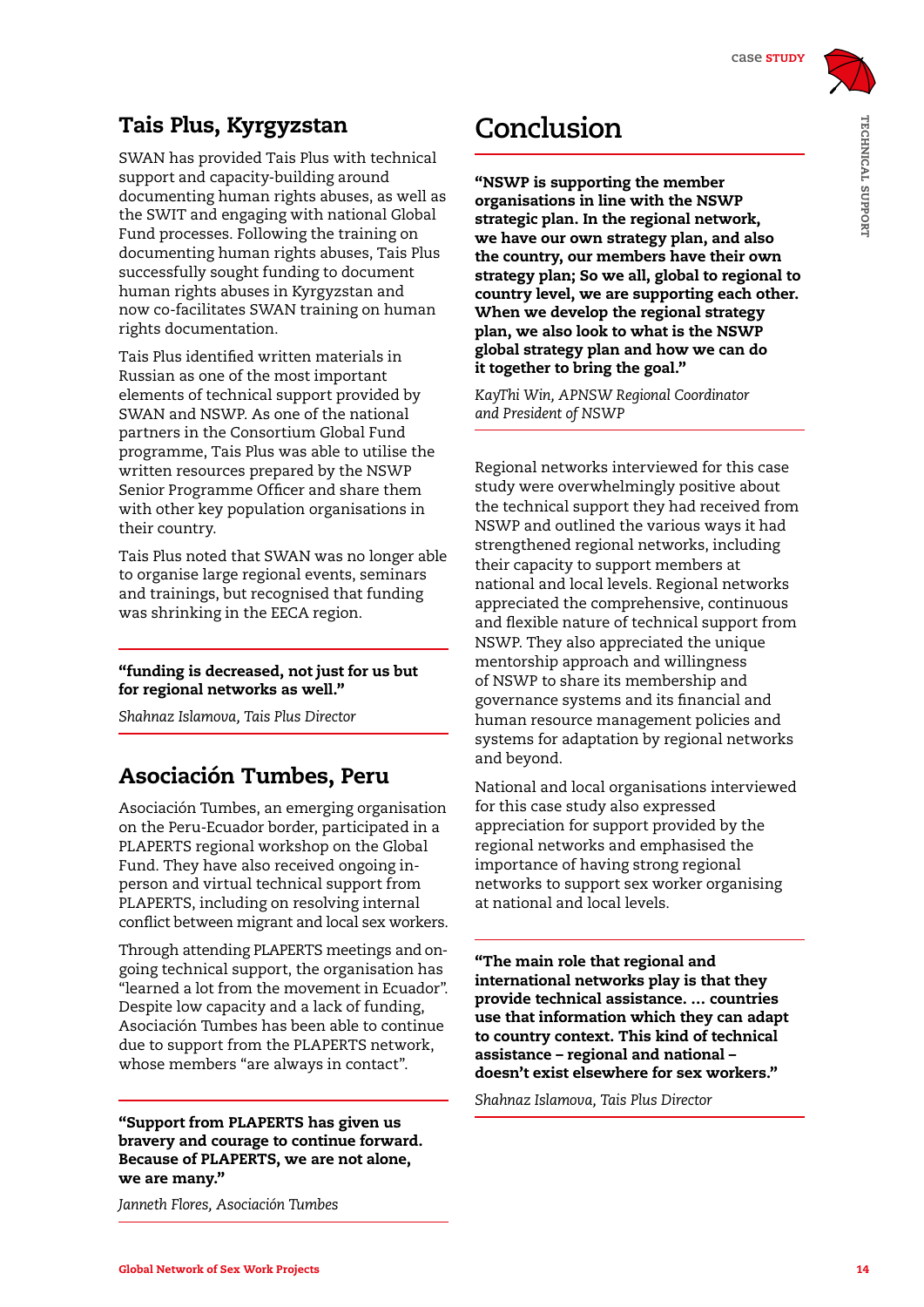

TECHNICAL SUPPORT

TECHNICAL SUPPORT

"We take technical support from APNSW simply because we cannot do it by ourselves or by consultant, as the issues of sex workers and developing sex worker organizations need special assistance. Today we're one of the most coordinated and capable organizations in the country as well as in the region simply because of APNSW."

*Khaing Shwe Wah, AMA Myanmar Senior Program Support Officer*

Global and regional networks not only engage in advocacy, they play a critical role in building the capacity of national and local sex worker-led organisations. Organisations interviewed for this case study repeatedly spoke of the value and efficacy of communityled technical support from the global to regional to national level. In particular, interviews highlighted: the value of having model organisational policies, protocols and processes designed by and for sex workers at the centre of technical support; and the value of technical support based on the lived experiences of sex worker-led organisations, whether on budgeting, programming, grant proposal writing, advocacy or governance.

Technical support has had a concrete impact on sex worker-led organising at national levels. It has catalysed the creation of new sex worker-led organisations and networks, and helped emerging sex worker organisations build their capacity, formalise their work, and gain recognition from donors and other stakeholders. It has empowered sex workerled organisations to use the SWIT to advocate for rights-based services and meaningful involvement in the development of both policy and services.

It has also increased sex worker engagement with national Global Fund processes. Sex workers have participated in concept note and funding proposal development and in the development of national strategic plans. Sex worker representatives have become CCM members, including Ecuador, Guyana, Kenya, Ukraine and Vietnam. Sex workerled organisations have also been able to receive Global Fund funding for sex workerled responses, including programming addressing violence, human rights abuses, and the provision of legal assistance in a number of countries including Ecuador, Tanzania, Ukraine, Kyrgyzstan and Indonesia.

Improving the situation of sex workers around the world requires on-going capacity building and technical support for sex worker-led organisations. Strengthening global and regional networks is the most effective, sustainable and efficient way to build the capacity of sex worker-led organisations at national and local levels on a global scale.